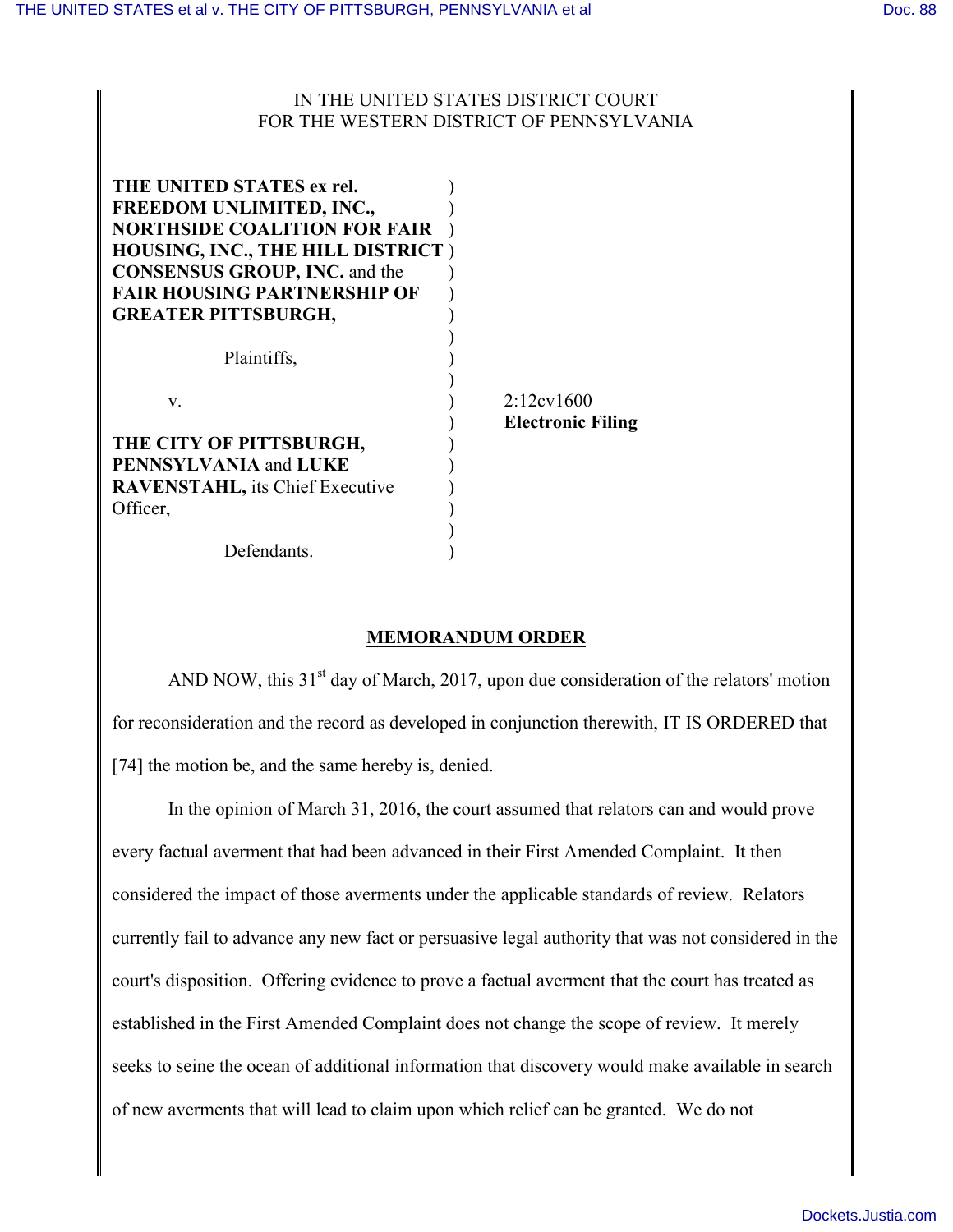understand the applicable standards of review to permit such an expedition. And relators cannot change the core facts that preclude them from establishing original source status in any event.

Similarly, the referenced authority that HUD can withhold or adjust a recipient's future Community Block Grant Development funding as one of several remedial measures in implementing the administrative scheme, see Relators' Brief in Support (Doc. No. 75) at 5 (citing City of Norwood, Ohio v. Harris, 683 F.2d 150, 151 ( $6<sup>th</sup>$  Cir. 1982)), merely supports the court's determination that the malfeasance forming the foundation of the relators' claims distinguishes them from the nonfeasance in U.S. ex rel. Anti-Discrimination Ctr. of Metro New York, Inc. v. Westchester Cty., N.Y., 668 F. Supp.2d 548 (S.D. N.Y. 2009). And the actual setting and context in which relators' claims arise make remediation of the relators' selected forms of malfeasance a matter committed to the exercise of the Secretary's discretion rather than a straightforward condition of payment. Repleading, recasting and rehashing the same facts and arguments leads to the same disposition and is thus insufficient.

Moreover, the court does not disagree with any of the principles of law set forth in the statement of interest filed by the United States. The difficulty with those principles and their straightforward application to the "black-and-white" scenarios set forth in the statement of interest is that those principles are only the beginning of the framework for evaluating whether an actionable violation of the False Claims Act has been stated and they do not address comprehensively the far more detailed situation presented by relators' averments and the matters of which this court has taken notice. The statement of interest does not convincingly explain how the principles highlighted therein supply such a ready-made disposition to this intricate and complex setting and the implicit suggestion that the court should turn a blind eye to the context in which the claims arise for the sake of maintaining a simplistic set of rules in *qui tam* jurisprudence is at best untenable.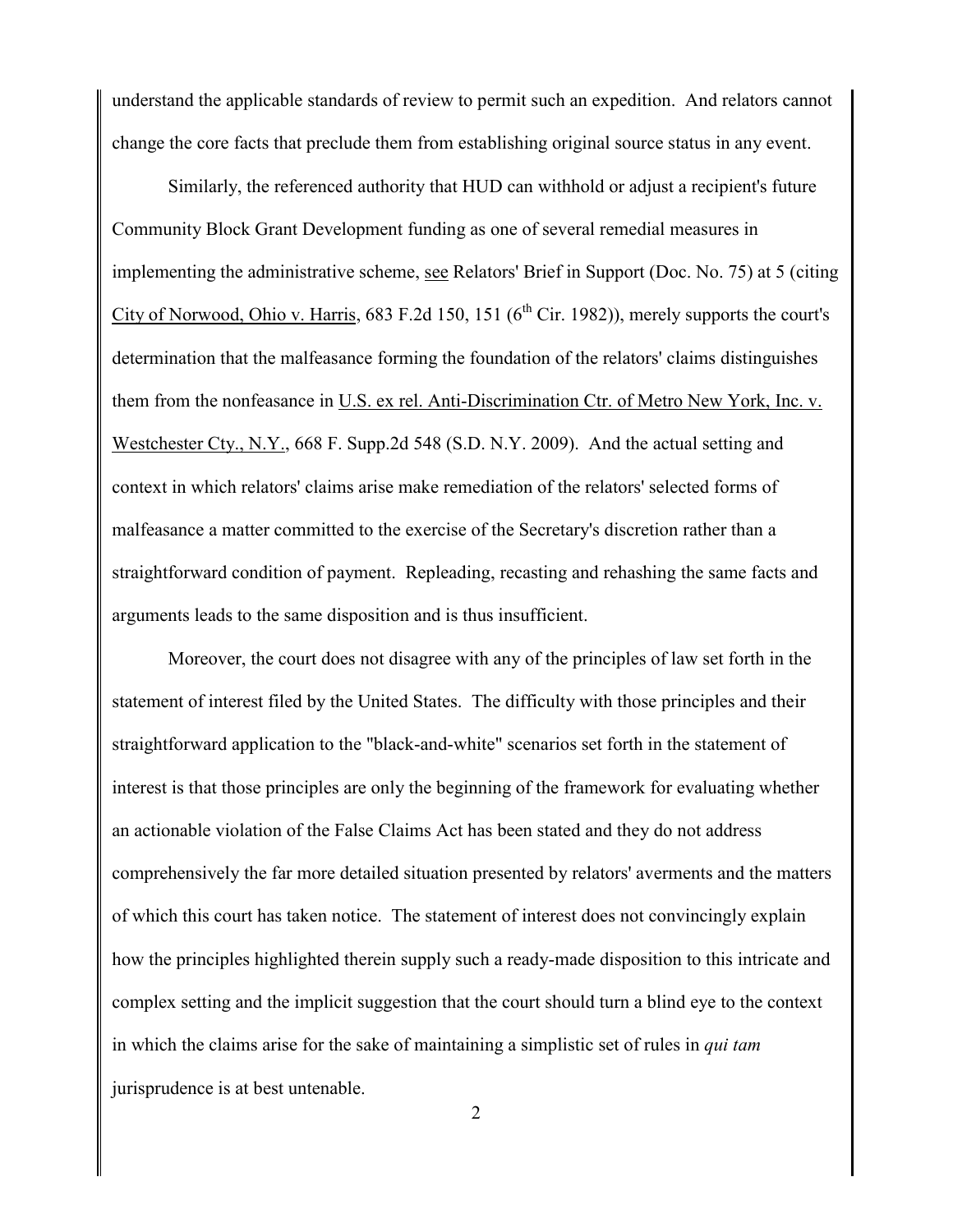Moreover, the averments and information of which the court has taken notice reveal that the City neither lied to HUD about its compliance and submitted false information to cover it up nor sought to hide behind the intricacies of the regulatory scheme to benefit from its own lies; the core information and reports forming the City's alleged deficient performance were disclosed in the information submitted to HUD as ongoing proof of its certification of compliance to the satisfaction of the Secretary. Of course, upon a finding of unsatisfactory compliance by the Secretary HUD had and continues to have a panoply of remedies at its disposal to address and correct the deficiencies as it deems appropriate. But a finding of unsatisfactory performance by the Secretary has not been made and HUD's referral of the City's alleged deficient performance to the Attorney General for appropriate civil action is not a fact of record; nor is it a fair inference that either of these measures was contemplated before or after relators' initiation of this action.

Furthermore, the CDGD and HOME funding is not a bill submitted for receipt of payment upon concrete and specified representations. It is a stream of funding given to certain government bodies under the pledge of complying with an array of policy objectives that reflect national priorities, which priorities are identified in a broad network of statutes, regulations and extensive administrative guidance. A relator's attempt to highlight the treatment of two or three of the several statutorily mandated objectives pursuant to a contention of deficient performance is not a sound basis to subject the affected government entity to the ramifications that flow from holding the deficient performance was an actionable condition of payment under the False Claims Act, particularly where there was performance that was disclosed in the mandated submissions that were made as part of the effort to comply with the ongoing certification process; the deficient performance is of course a reason for termination, adjustment or other remedial sanction with regard to ongoing/future participation. The United States' ability to take